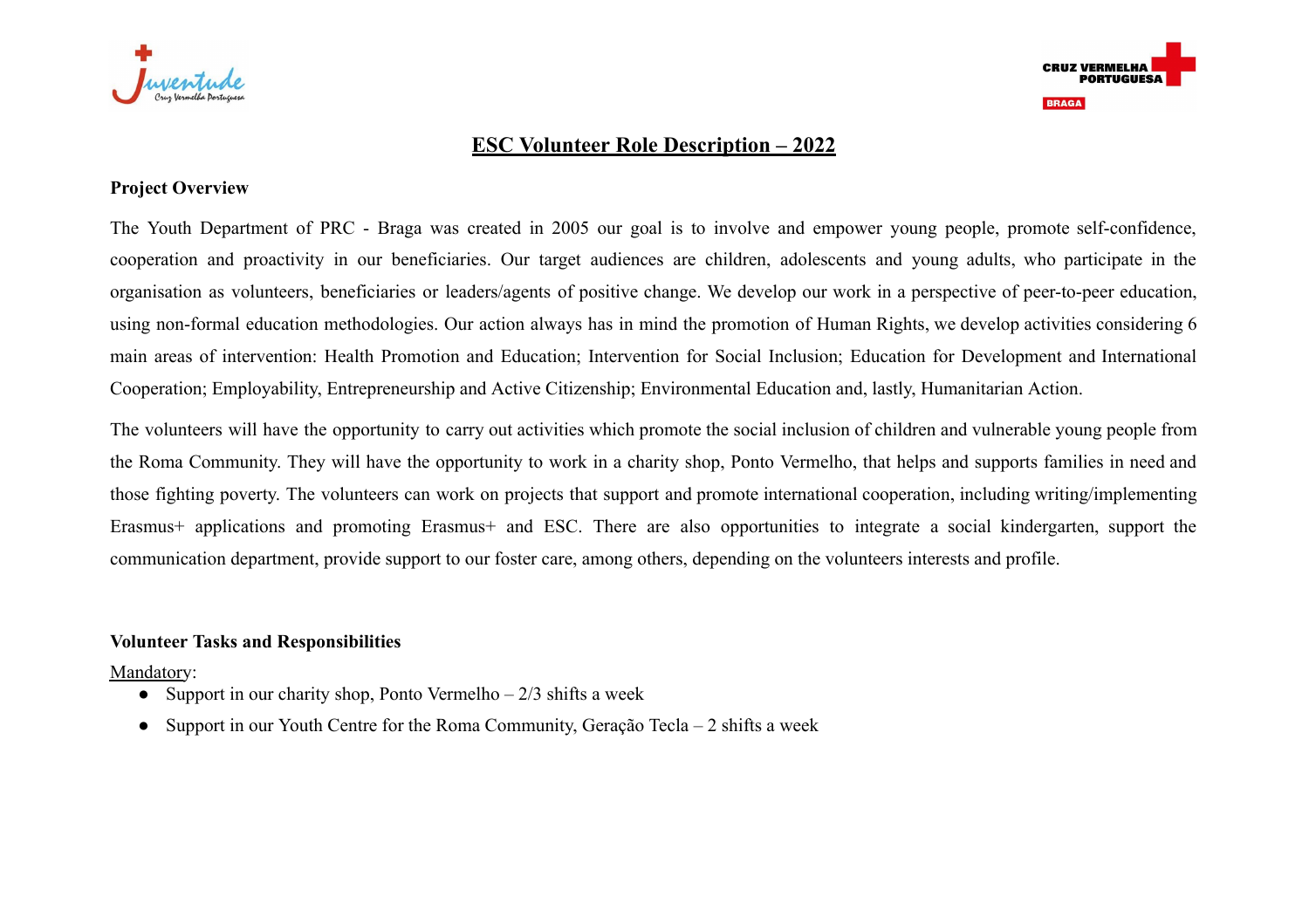



**BRAGA** 

#### Optional:

- Assisting in the International Mobility Project, JCV in Action
	- Assisting writing/implementing Erasmus+
	- Promoting Erasmus+ and European Solidarity Corps in high schools and universities
- Supporting the Youth Department Communication team
- Providing support in our Foster Care for Unaccompanied Children (1/2 weekends a month)
- Supporting our Social Kindergarten
- Other activities related to volunteers' individual skills and interests, as far as these are possible within the scope of the project.
	- *example*: Planning and implementing workshops (languages/music/arts)
- Assisting with the SAD project (Serviço ao Domicílio) working to support vulnerable elderly people with personal and home care
- Assisting with Equipa de Rua supporting homeless/addicted people in Braga

## **The volunteers will set their schedule their first week in Braga**

## **Training and Induction**

- > Introduction to all project locations and staff
- > On-arrival training with Portuguese Red Cross, plus mandatory online training on the Red Cross/ Red Crescent Movement
- > Access to other training opportunities relevant to the volunteer's role/interests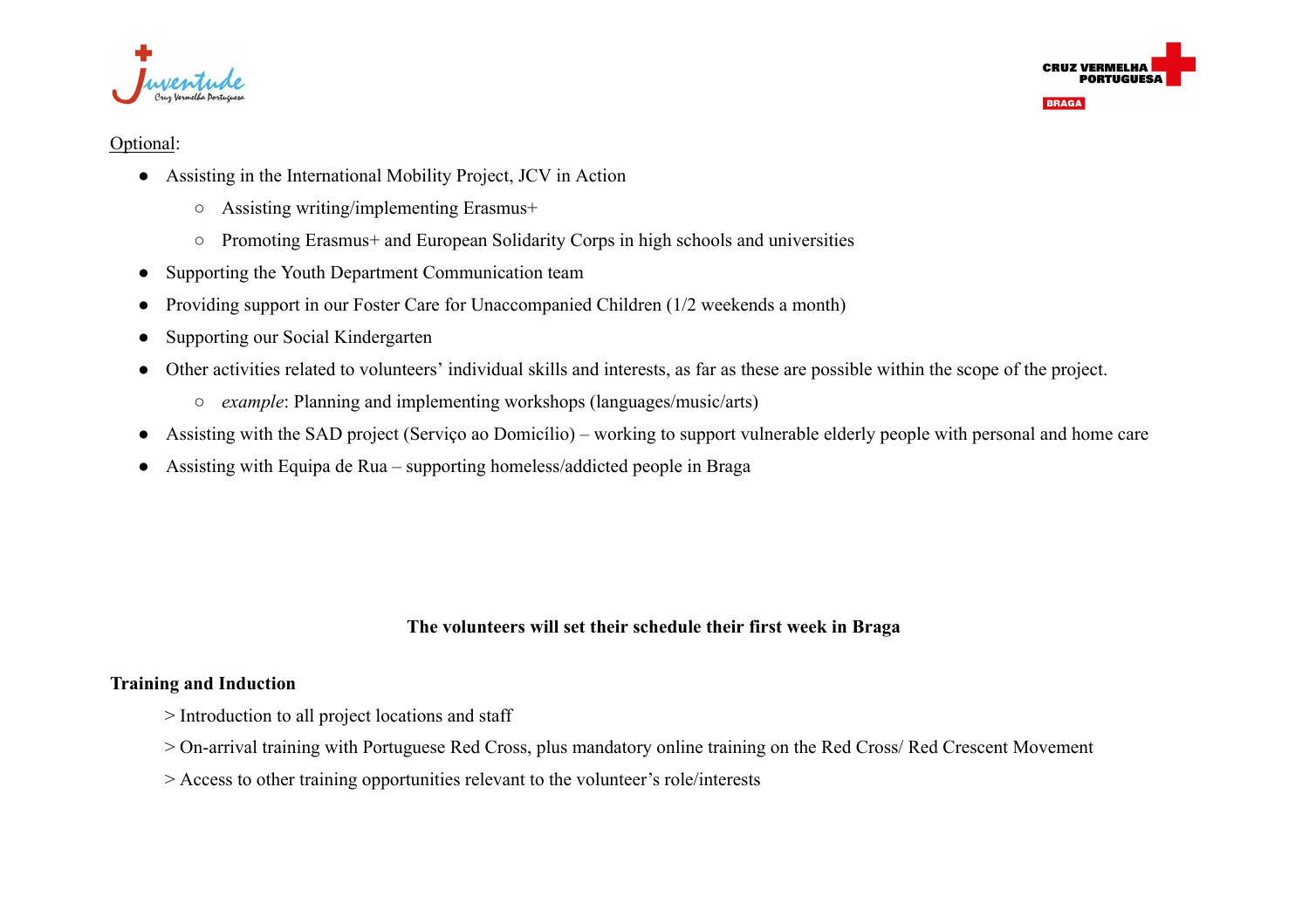



# **Practicalities**

Volunteers will be based in Braga's Red Cross Youth Department's office, although some activities happen in different locations, all in Braga except the Foster Care, which is in Prado, Vila Verde. Volunteers are expected to bring their own laptops. Normal hours of work are from 9am – 1pm and 2-5pm (35 hours). There is scope for flexibility depending on the volunteer's needs. If the volunteer works on the evenings or the weekends, they can rest on a chosen weekday.